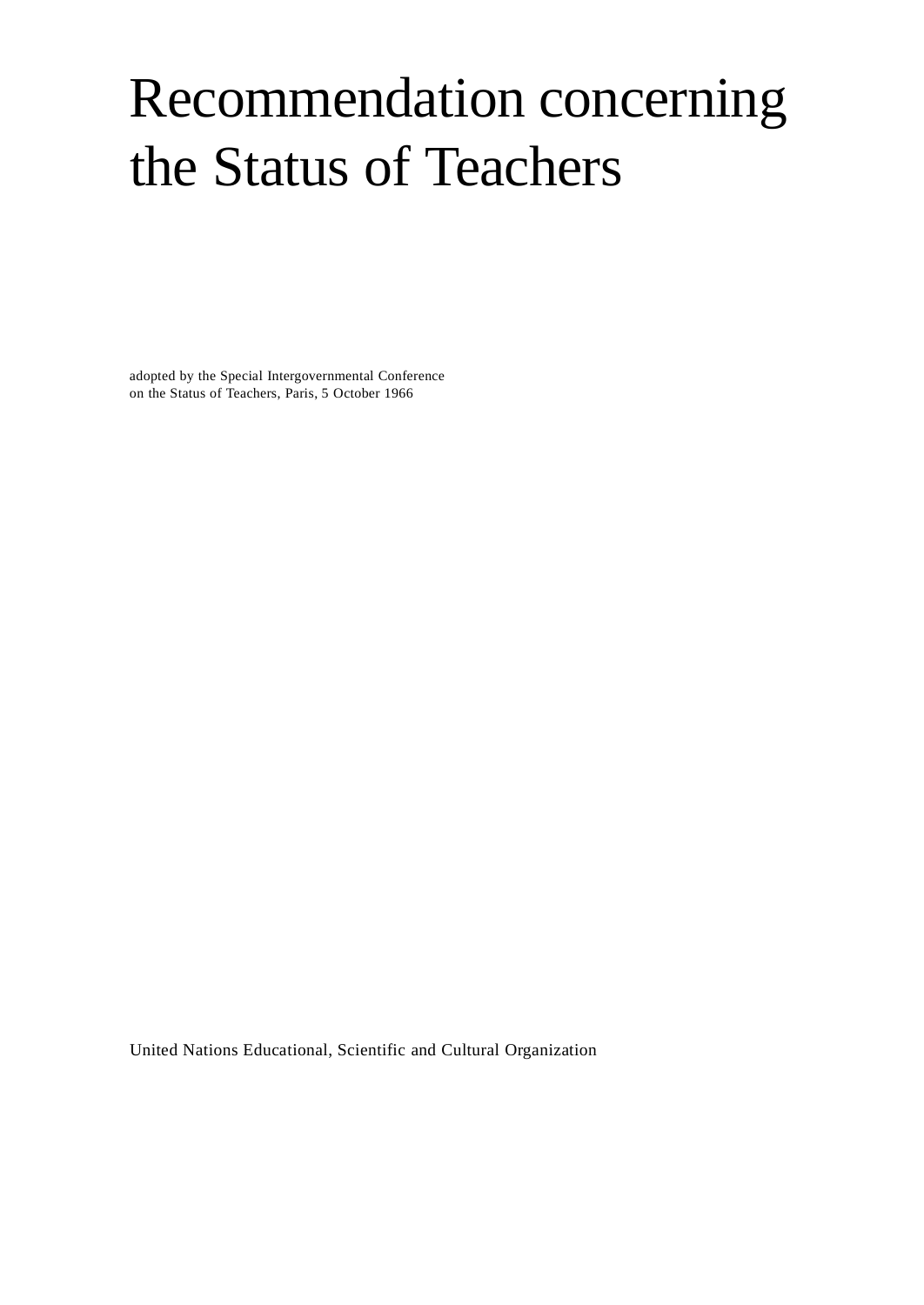# <span id="page-1-0"></span>Summary

|       |                                                | Paragraphs |
|-------|------------------------------------------------|------------|
| I.    | Definitions                                    | 1          |
| II.   | Scope                                          | 2          |
| Ш.    | Guiding principles                             | $3-9$      |
| IV.   | Educational objectives and policies            | 10         |
| V.    | Preparation for the profession                 | $11-30$    |
| VI.   | Further education for teachers                 | $31 - 37$  |
| VII.  | Employment and career                          | $38-60$    |
| VIII. | The rights and responsibilities of teachers    | 61-84      |
| IX.   | Conditions for effective teaching and learning | 85-113     |
| Х.    | Teachers' salaries                             | 114-124    |
| XI.   | Social security                                | 125-140    |
| XII.  | The teacher shortage.                          | 141-145    |
|       | XIII. Final provisions                         | 146        |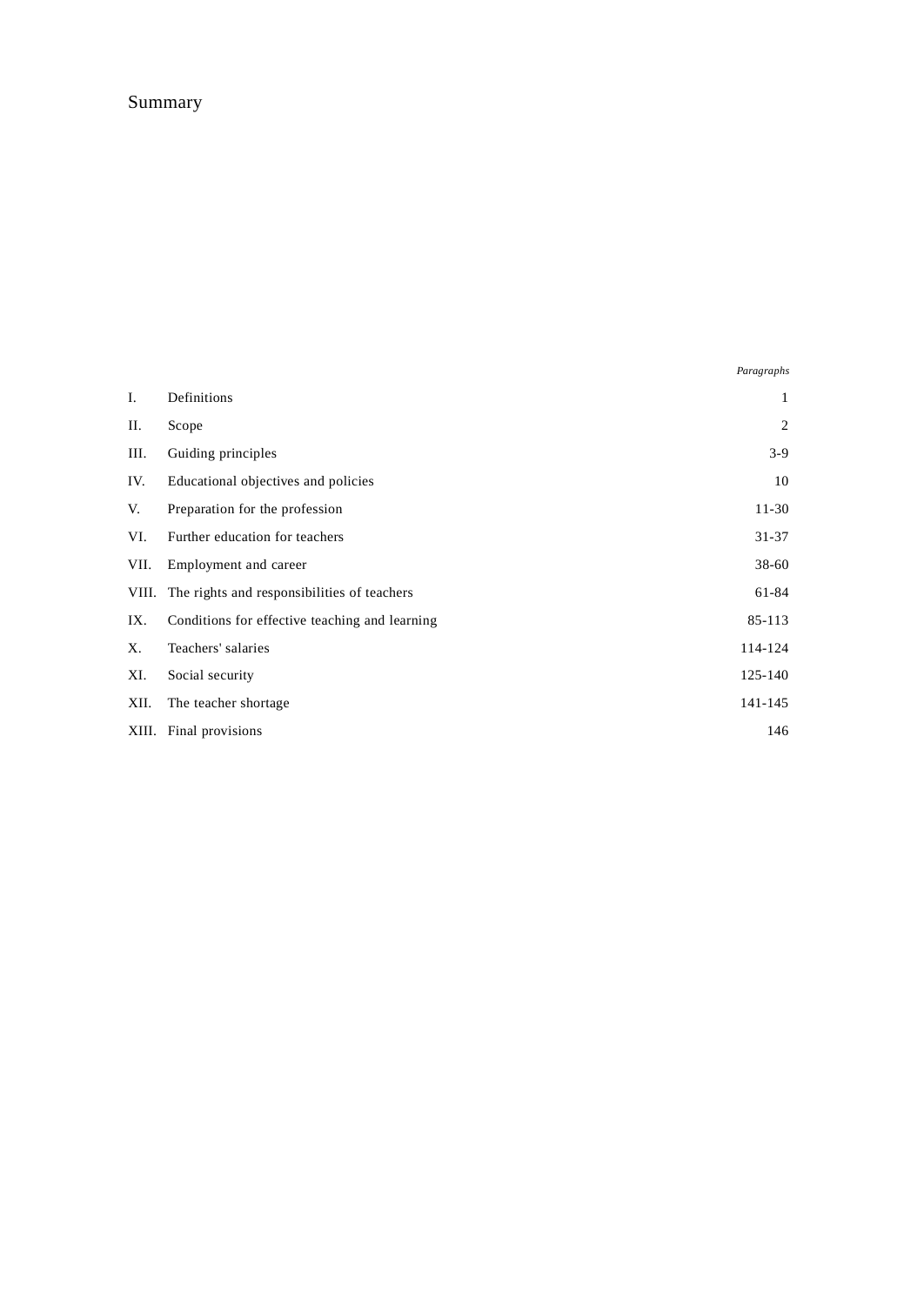# <span id="page-2-0"></span>Recommendation concerning the Status of Teachers

Adopted by the Special Intergovernmental Conference on the Status of Teachers, Paris, 5 October 1966

The Special Intergovernmental Conference on the Status of Teachers,

Recalling that the right to education is a fundamental human right,

Conscious of the responsibility of the States for the provision of proper education for all in fulfilment of Article 26 of the Universal Declaration of Human Rights, of Principles 5, 7 and 10 of the Declaration of the Rights of the Child and of the United Nations Declaration concerning the Promotion among Youth of the Ideals of Peace, Mutual Respect and Understanding between Peoples,

Aware of the need for more extensive and widespread general and technical and vocational education, with a view to making full use of all the talent and intelligence available as an essential contribution to continued moral and cultural progress and economic and social advancement,

Recognizing the essential role of teachers in educational advancement and the importance of their contribution to the development of man and modern society,

Concerned to ensure that teachers enjoy the status commensurate with this role,

Taking into account the great diversity of the laws, regulations and customs which, in different countries, determine the patterns and organization of education, Taking also into account the diversity of the arrangements which in different countries apply to teaching staff, in particular according to whether the regulations concerning the public service apply to them,

Convinced that in spite of these differences similar questions arise in all countries with regard to the status of teachers and that these questions call for the application of a set of common standards and measures, which it is the purpose of this Recommendation to set out,

Noting the terms of existing international conventions which are applicable to teachers, and in particular of instruments concerned with basic human rights such as the Freedom of Association and Protection of the Right to Organize Convention, 1948, the Right to Organize and Collective Bargaining Convention, 1949, the Equal Remuneration Convention, 1951, and the Discrimination (Employment and Occupation) Convention, 1958, adopted by the General Conference of the International Labour Organisation, and the Convention against Discrimination in Education, 1960, adopted by the General Conference of the United Nations Educational, Scientific and Cultural Organization,

Noting also the recommendations on various aspects of the preparation and the status of teachers in primary and secondary schools adopted by the International Conference on Public Education convened jointly by the United Nations Educational, Scientific and Cultural Organization and the International Bureau of Education, and the Recommendation concerning Technical and Vocational Education, 1962, adopted by the General Conference of the United Nations Educational, Scientific and Cultural Organization,

Desiring to supplement existing standards by provisions relating to problems of peculiar concern to teachers and to remedy the problems of teacher shortage, Has adopted this Recommendation:

**I.** Definitions

- 1. For the purpose of the Recommendation
	- (a) the word 'teacher' covers all those persons in schools who are responsible for the education of pupils;
	- $(b)$  the expression 'status' as used in relation to teachers means both the standing or regard accorded them, as evidenced by the level of appreciation of the importance of their function and of their competence in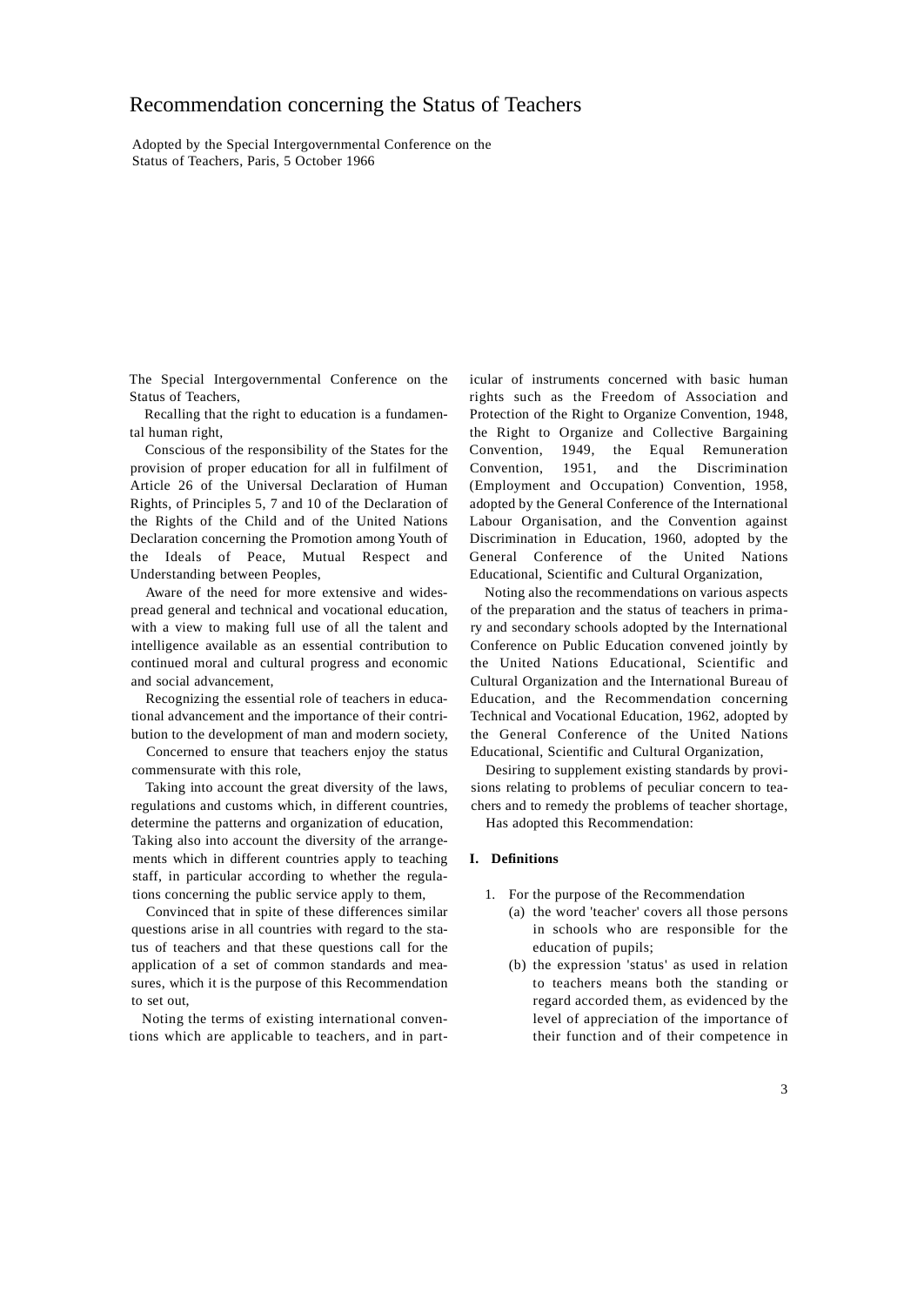<span id="page-3-0"></span>performing it, and the working conditions, remuneration and other material benefits accorded them relative to other professional groups.

# **II. Scope**

2. This Recommendation applies to all teachers in both public and private schools up to the completion of the secondary stage of education whether nursery, kindergarten, primary, intermediate or secondary, including those providing technical, vocational, or art education.

# **III.** Guiding principles

- 3. Education from the earliest school years should be directed to the all-round development of the human personality and to the spiritual, moral, social,cultural and economic progress of the community, as well as to the inculcation of deep respect for human rights and fundamental freedoms; within the framework of these values the utmost importance should be attached to the contribution to be made by education to peace and to understanding, tolerance and friendship among all nations and among racial or religious groups.
- 4. It should be recognized that advance in education depends largely on the qualifications and ability of the teaching staff in general and on the human, pedagogical and technical qualities of the individual teachers.
- 5. The status of teachers should be commensurate with the needs of education as assessed in the light of educational aims and objectives; it should be recognized that the proper status of teachers and due public regard for the profession of teaching are of major importance for the full realization of these aims and objectives.
- 6. Teaching should be regarded as a profession: it is a form of public service which requires of teachers expert knowledge and specialized skills, acquired and maintained through rigorous and continuing study; it calls also for a sense of personal and corporate responsibility for the education and welfare of the pupils in their charge.
- 7. All aspects of the preparation and employment of teachers should be free from any form of discrimination on grounds of race, colour, sex, religion, political opinion, national or social origin, or economic condition.
- 8. Working conditions for teachers should be such as will best promote effective learning and enable teachers to concentrate on their professional tasks.

9. Teachers' organizations should be recognized as a force which can contribute greatly to educational advance and which therefore should be associated with the determination of educational policy.

# **I V. Educational objectives and policies**

- 10. Appropriate measures should be taken in each country to the extent necessary to formulate comprehensive educational policies consistent with the Guiding Principles, drawing on all available resources, human and otherwise. In so doing, the competent authorities should take account of the consequences for teachers of the following principles and objectives:
	- (a) it is the fundamental right of every child to be provided with the fullest possible educational opportunities; due attention should be paid to children requiring special educational treatment;
	- $(b)$  all facilities should be made available equally to enable every person to enjoy his right to education without discrimination on grounds of sex, race, colour, religion, political opinion, national or social origin, or economic condition;
	- (c) since education is a service of fundamental importance in the general public interest, it should be recognized as a responsibility of the State, which should provide an adequate network of schools, free education in these schools and material assistance to needy pupils; this should not be construed so as to interfere with the liberty of the parents and, when applicable, legal guardians to choose for their children schools other than those established by the State, or so as to interfere with the liberty of individuals and bodies to establish and direct educational institutions which conform to such minimum educational standards as may be laid down or approved by the State;
	- (d) since education is an essential factor in economic growth, educational planning should form an integral part of total economic and social planning undertaken to improve living conditions;
	- (e) since education is a continuous process the various branches of the teaching service should be so co-ordinated as both to improve the quality of education for all pupils and to enhance the status of teachers;
	- (f) there should be free access to a flexible system of schools, properly interrelated,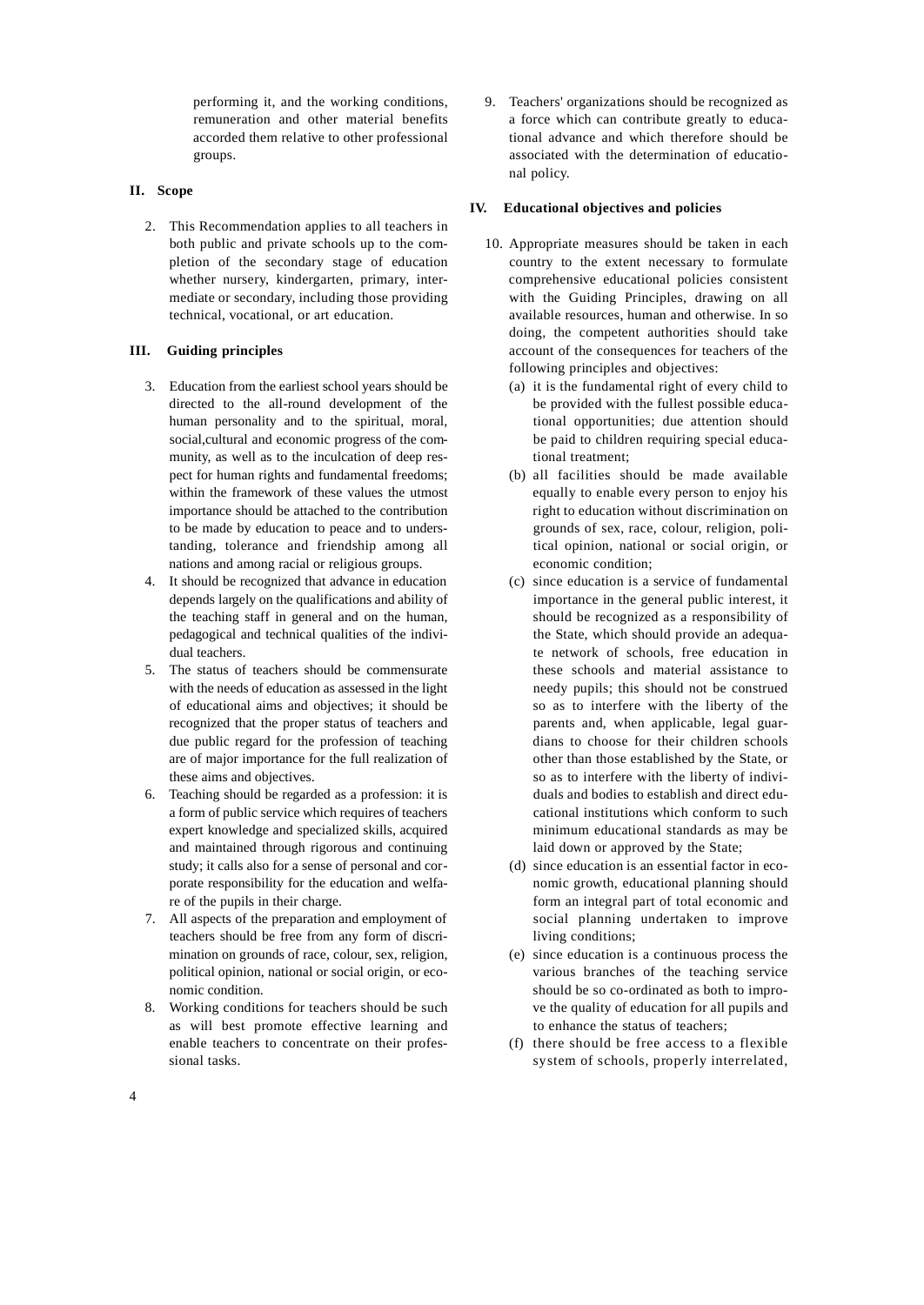<span id="page-4-0"></span>so that nothing restricts the opportunities for each child to progress to any level in any type of education;

- (g) as an educational objective, no State should be satisfied with mere quantity, but should seek also to improve quality;
- $(h)$  in education both long-term and short-term planning and programming are necessary; the efficient integration in the community, of today's pupils will depend more on future needs than on present requirements;
- (i) all educational planning should include at each stage early provision for the training, and the further training, of sufficient numbers of fully competent and qualified teachers of the country concerned who are familiar with the life of their people and able to teach in the mother tongue;
- (j) co-ordinated systematic and continuing research and action in the field of teacher preparation and in-service training are essential, including at the international level, co-operative projects and the exchange of research findings;
- $(k)$  there should be close co-operation between the competent authorities, organizations of teachers, of employers and workers, and of parents as well as cultural organizations and institutions of learning and research, for the purpose of defining educational policy and its precise objectives;
- $(l)$  as the achievement of the aims and objectives of education largely depends on the financial means made available to it, high priority should be given, in all countries, to setting aside, within the national budgets, an adequate proportion of the national income for the development of education.

# **V.** Preparation for the profession

#### *S e l e c t i o n*

- 11. Policy governing entry into preparation for teaching should rest on the need to provide society with an adequate supply of teachers who possess the necessary moral, intellectual and physical qualities and who have the required professional knowledge and skills.
- 12. To meet this need, educational authorities should provide adequate inducements to prepare for teaching and sufficient places in appropriate institutions.
- 13. Completion of an approved course in an appropriate teacher-preparation institution

should be required of all persons entering the profession.

- 14. Admission to, teacher preparation should be based on the completion of appropriate secondary education, and the evidence of the possession of personal qualities likely to help the persons concerned to become worthy members of the profession.
- 15. While the general standards for admission to teacher preparation should be maintained, persons who may lack some of the formal academic requirements for admission, but who possess valuable experience, particularly in technical and vocational fields, may be admitted.
- 16. A dequate grants or financial assistance should be available to students preparing for teaching to enable them to follow the courses provided and to live decently; as far as possible the competent authorities should seek to establish a system of free teacher-preparation institutions.
- 17. Information concerning the opportunities and the grants or financial assistance for teacher preparation should be readily available to students and other persons who may wish to prepare for teaching.
- 18. (1) Fair consideration should be given to the value of teacher-preparation programmes completed in other countries as establishing in whole or in part the right to practise teaching.
	- (2) Steps should be taken with a view to achieving international recognition of teaching credentials conferring professional status in terms of standards agreed to internationally.

#### *Te a ch e r- p rep a ration progra m m e s*

- 19. The purpose o f a teacher-preparation programme should be to develop in each student his general education and personal culture, his ability to teach and educate others, an awareness of the principles which underlie good human relations, within and across national boundaries, and a sense of responsibility to contribute both by teaching and by example to social, cultural, and economic progress.
- 20. Fundamentally, a teacher-preparation programme should include:
	- (a) general studies;
	- (b) study of the main elements of philosophy, psychology, sociology as applied to education, the theory and history of education, and of comparative education, experimental pedagogy, school administration and methods of teaching the various subjects;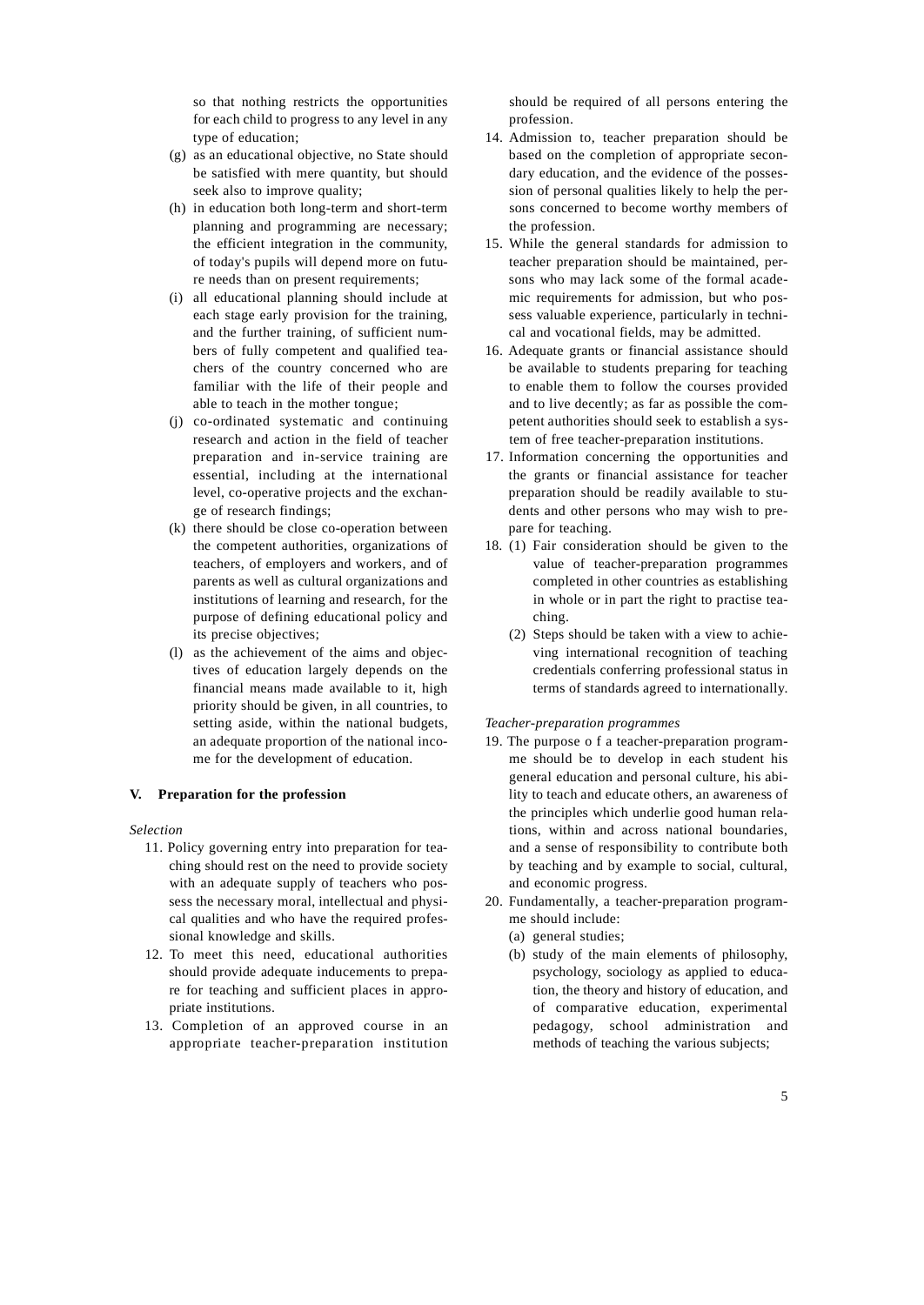- <span id="page-5-0"></span>(c) studies related to the student's intended field of teaching;
- (d) practice in teaching and in conducting extracurricular activities under the guidance of full qualified teachers.
- 21. (1) All teachers should be prepared in general, special and pedagogical subjects in universities, or in institutions on a level comparable to universities, or else in special institutions for the preparition of teachers.
	- $(2)$  The content of teacher-preparation programmes may reasonably vary according to the tasks the teachers are required to perform in different types of schools, such as establishments for handicapped children or technical and vocational schools. In the latter case, the programmes might include some practical experience to be acquired in industry, commerce or agriculture.
- 22. A teacher-preparation programme may provide for a professional course either concurrently with or subsequent to a course of personal academic or specialized education or skill cultivation.
- 23. Education for teaching should normally be full time; special arrangements may be made for older entrants to the profession and persons in other exceptional categories to undertake all or part of their course on a part-time basis, on condition that the content of such courses and the standards of attainment are on the same level as those of the full-time courses.
- 24. Consideration should be given to the desirability of providing for the education of different types of teachers, whether primary, secondary, technical, specialist or vocational teachers, in institutions organically related or geographically adjacent to one another.

#### *Te a ch e r- p rep a ration institutions*

- 25. The staff of teacher-preparation institutions should be qualified to teach in their own discipline at a level equivalent to that of higher education. The staff teaching pedagogical subjects should have had experience of teaching in schools and wherever possible should have this experience periodically refreshed by secondment to teaching duties in schools.
- 26. Research and experimentation in education and in the teaching of particular subjects should be promoted through the provision of research facilities in teacher-preparation institutions and research work by their staff and students. All staff concerned with teacher

education should be aware of the findings of research in the field with which they are concerned and endeavour to pass on its results to students.

- 27. Students as well as staff should have the opportunity of expressing their views on the arrangements governing the life, work and discipline of a teacher-preparation institution.
- 28. Teacher-preparation institutions should form a focus of development in the education service, both keeping schools abreast of the results of research and methodological progress, and reflecting in their own work the experience of schools and teachers.
- 29. The teacher-preparation institutions should, either severally or jointly, and in collaboration with another institution of higher education or with the competent education authorities, or not, be responsible for certifying that the student has satisfactorily completed the course.
- 30. School authorities, in co-operation with teacher-preparation institutions, should take appropriate measures to provide the newly-trained teachers with an employment in keeping with their preparation, and individual wishes and circumstances

# **VI.** Further education for teachers

- 31. Authorities and teachers should recognize the importance of in service education designed to secure a systematic improvement of the quality and content of education and of teaching techniques.
- 32. Authorities, in consultation with teachers' organizations, should promote the establishment of a wide system of in-service education, available free to all teachers. Such a system should provide a variety of arrangements and should involve the participation of teacher-preparation institutions, scientific and cultural institutions, and teachers' organizations. Refresher courses should be provided, especially for teachers returning to teaching after a break in service.
- 33. (1) Courses and other appropriate facilities should be so designed as to enable teachers to improve their qualifications, to alter or enlarge the scope of their work or seek promotion and to keep up to date with their subject and field of education as regards both content and method.
	- (2) Measures should be taken to make books and other material available to teachers to improve their general education and professional qualifications.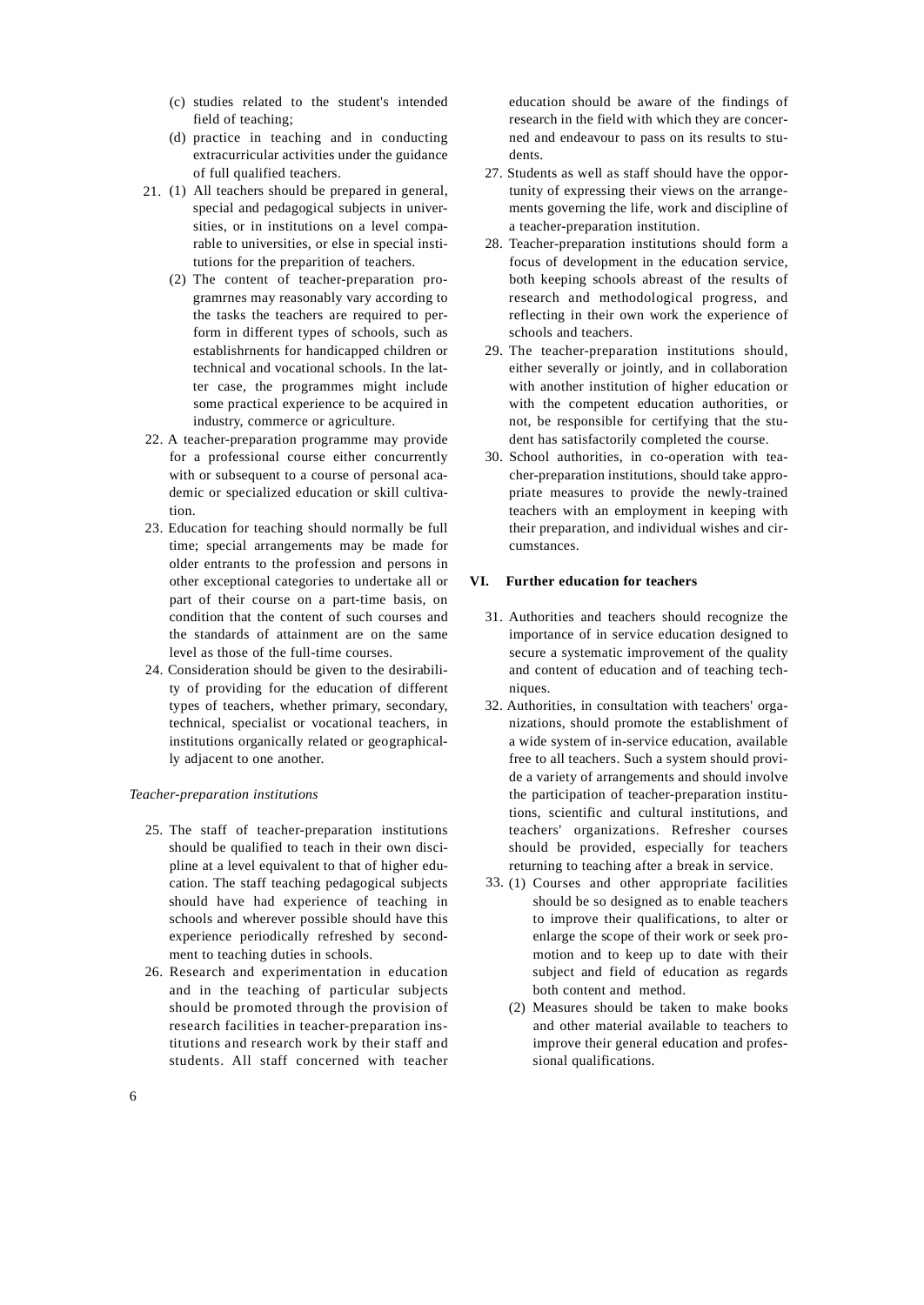- <span id="page-6-0"></span>34. Teachers should be given both the opportunities and the incentives to participate in courses and facilities and should take full advantage of them:
- 35. School authorities should make every endeavour to ensure that schools can apply relevant research findings both in the subjects of study and in teaching methods.
- 36. Authorities should encourage and, as far as possible, assist teachers to travel in their own country and abroad, either in groups or individually, with a view to their further education.
- 37. It would be desirable that measures taken for the preparation and further education of teachers should be developed and supplemented by financial and technical co-operation on an international or regional basis.

# **VII.** Employment and career

*Entry into the teaching profession* 

- 38. In collaboration with teachers' organizations, policy governing recruitment into employment should be clearly defined at the appropriate level and rules should be established laying down the teachers' obligations and rights.
- 39. A probationary period on entry to teaching should be recognized both by teachers and by employers as the opportunity for the encouragement and helpful initiation of the entrant and for the establishment and maintenance of proper professional standards as well as the teacher's own development of his practical teaching proficiency. The normal duration of probation should be known in advance and the conditions for its satisfactory completion should be strictly related to professional competence. If the teacher is failing to complete his probation satisfactorily, he should be informed of the reasons and should have the right to make representations.

#### $Advan cement$  and promotion

- 40. Teachers should be able, subject to their having the necessary qualifications, to move from one type or level of school to another within the education service.
- 41. The organization and structure of an education service, including that of individual schools, should provide adequate opportunities for and recognition of additional responsibilities to be exercised by individual teachers, on condition that those responsibilities are not detrimental to the quality or regularity of their teaching work.
- 42. Consideration should be given to the advantages of schools sufficiently large for pupils to have the benefits and staff the opportunities to be derived from a range of responsibilities being carried by different teachers.
- 43. Posts of responsibility in education, such as that of inspector, educational administrator, director of education or other posts of special responsibility, should be given as far as possible to experienced teachers.
- 44. Promotion should be based on an objective assessment of the teacher's qualifications for the new post, by reference to strictly professional criteria laid down in consultation with teachers' organizations.

#### Security of tenure

- 45. Stability of employment and security of tenure in the profession are essential in the interests of education as well as in that of the teacher and should be safeguarded even when changes in the organization of or within a school system are made.
- 46. Teachers should be adequately protected against arbitrary action affecting their professional standing or career.

# *Disciplinary procedure related to breaches*

# *of pro fessional conduct*

- 47. Disciplinary measures applicable to teachers guilty of breaches of professional conduct should be clearly defined. The proceedings and any resulting action should only be made public if the teacher so requests, except where prohibition from teaching is involved or the protection or well-being of the pupils so requires.
- 48. The authorities or bodies competent to propose or apply sanctions and penalties should be clearly designated.
- 49. Teachers' organizations should be consulted when the machinery to deal with disciplinary matters is established.
- 50. Every teacher should enjoy equitable safeguards at each stage of any disciplinary procedure, and in particular:
	- (a) the right to be informed in writing of the allegations and the grounds for them;
	- (b) the right to full access to the evidence in the case:
	- (c) the right to defend himself and to be defended by a representative of his choice, adequate time being given to the teacher for the preparation of his defence;
	- (d) the right to be informed in writing of the decisions reached and the reasons for them;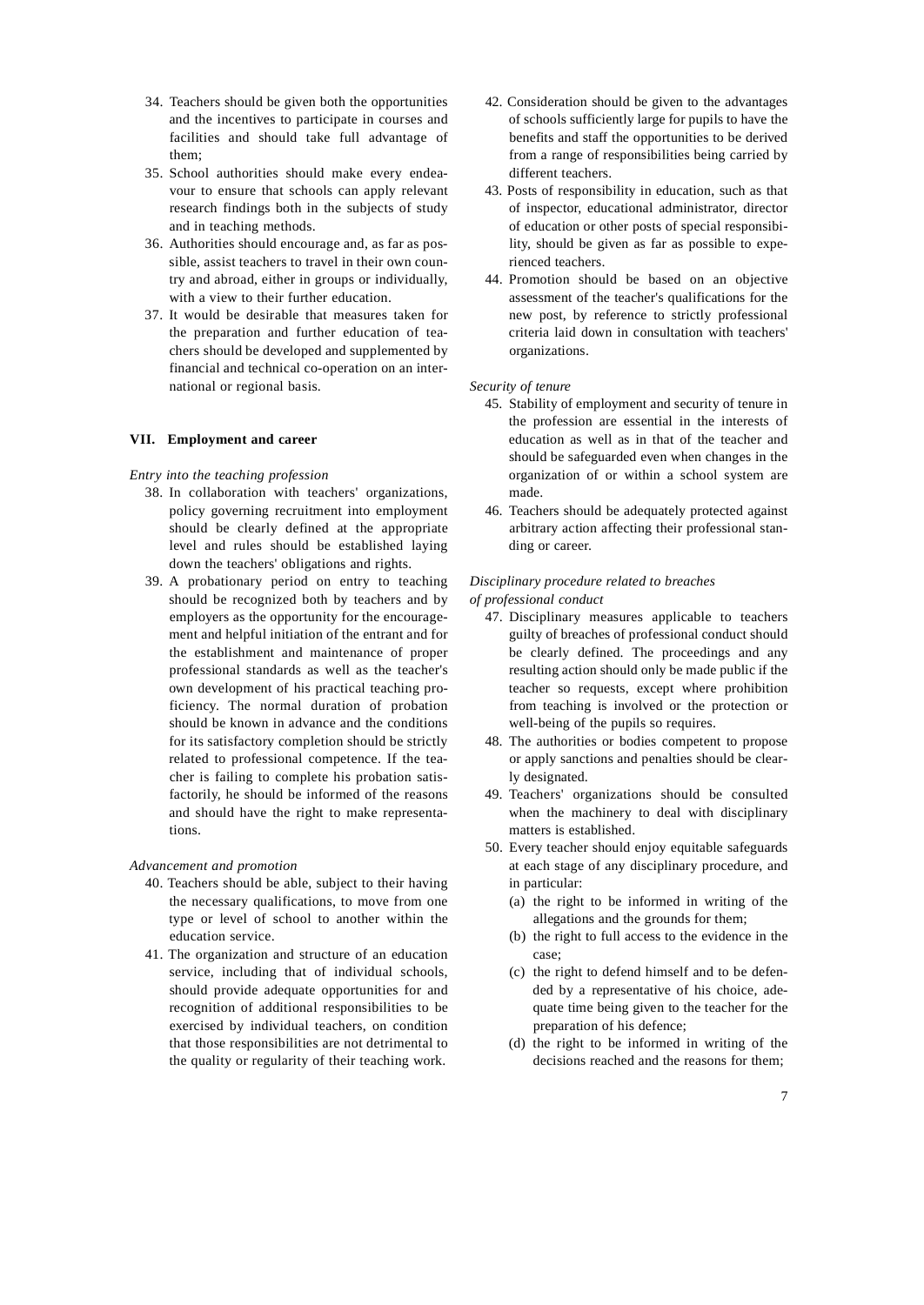- <span id="page-7-0"></span>e) the right to appeal to clearly designated competent authorities or bodies.
- 51. Authorities should recognize that effectiveness of disciplinary safeguards as well as discipline itself would be greatly enhanced if the teachers were judged with the participation of their peers.
- 52. The provisions of the foregoing paragraphs 47-51 do not in any way affect the procedures normally applicable under national laws or regulations to acts punishable under criminal laws.

# *Medical examinations*

53. Teachers should be required to undergo periodical medical examinations, which should be provided free.

# *Women teachers with family responsibilities*

- 54. Marriage should not be considered a bar to the appointment or to the continued employment of women teachers, nor should it affect remuneration or other conditions of work.
- 55. Employers should be prohibited from terminating contracts of service for reasons of pregnancy and maternity leave.
- 56. Arrangements such as creches or nurseries should be considered where desirable to take care of the children of teachers with family responsibilities .
- 57. Measures should be taken to permit women teachers with family responsibilities to obtain teaching posts in the locality of their homes and to enable married couples, both of whom are teachers, to teach in the same general neighbourhood or in one and the same school.
- 58. In appropriate circumstances women teachers with family responsibilities who have left the profession before retirement age should be encouraged to return to teaching.

## Part-time service

- 59. Authorities and schools should recognize the value of part-time service given, in case of need, by qualified teachers who for some reason cannot give full-time service.
- 60. Teachers employed regularly on a part-time basis should:
	- (a) receive proportionately the same remuneration and enjoy the same basic conditions of employment as teachers employed on a fulltime basis;
	- (b) be granted rights corresponding to those of teachers employed on a full-time basis as regards holidays with pay, sick leave

and maternity leave, subject to the same eligibility requirements; and

 $(c)$  be entitled to adequate and appropriate social security protection, including coverage under employers' pension schemes.

# **VIII.** -The rights and responsibilities of teachers

# $Professor$ *Professional freedom*

- 61. The teaching profession should enjoy academic freedom in the discharge of professional duties. Since teachers are particularly qualified to judge the teaching aids and methods most suitable for their pupils, they should be given the essential role in the choice and the adaptation of teaching material, the selection of textbooks and the application of teaching methods, within the framework of approved programmes, and with the assistance of the educational authorities.
- 62. Teachers and their organizations should participate in the development of new courses, textbooks and teaching aids.
- 63. Any systems of inspection or supervision should be designed to encourage and help teachers in the performance of their professional tasks and should be such as not to diminish the freedom, initiative and responsibility of teachers.
- 64. (1) Where any kind of direct assessment of the teacher's work is required, such assessment should be objective and should be made known to the teacher.
	- $(2)$  Teachers should have a right to appeal against assessments which they deem to be uniustified.
- 65. Teachers should be free to make use of such evaluation techniques as they may deem useful for the appraisal of pupils' progress, but should ensure that no unfairness to individual pupils results.
- 66. The authorities should give due weight to the recommendations of teachers regarding the suitability of individual pupils for courses and further education of different kinds.
- 67. Every possible effort should be made to promote close co-operation between teachers and parents in the interests of pupils, but teachers should be protected against unfair or unwarranted interference by parents in matters which are essentially the teacher's professional responsibility.,
- 68. (1) Parents having a complaint against a school or a teacher should be given the opportunity of discussing it in the first instance with the school principal and the teacher concerned. Any complaint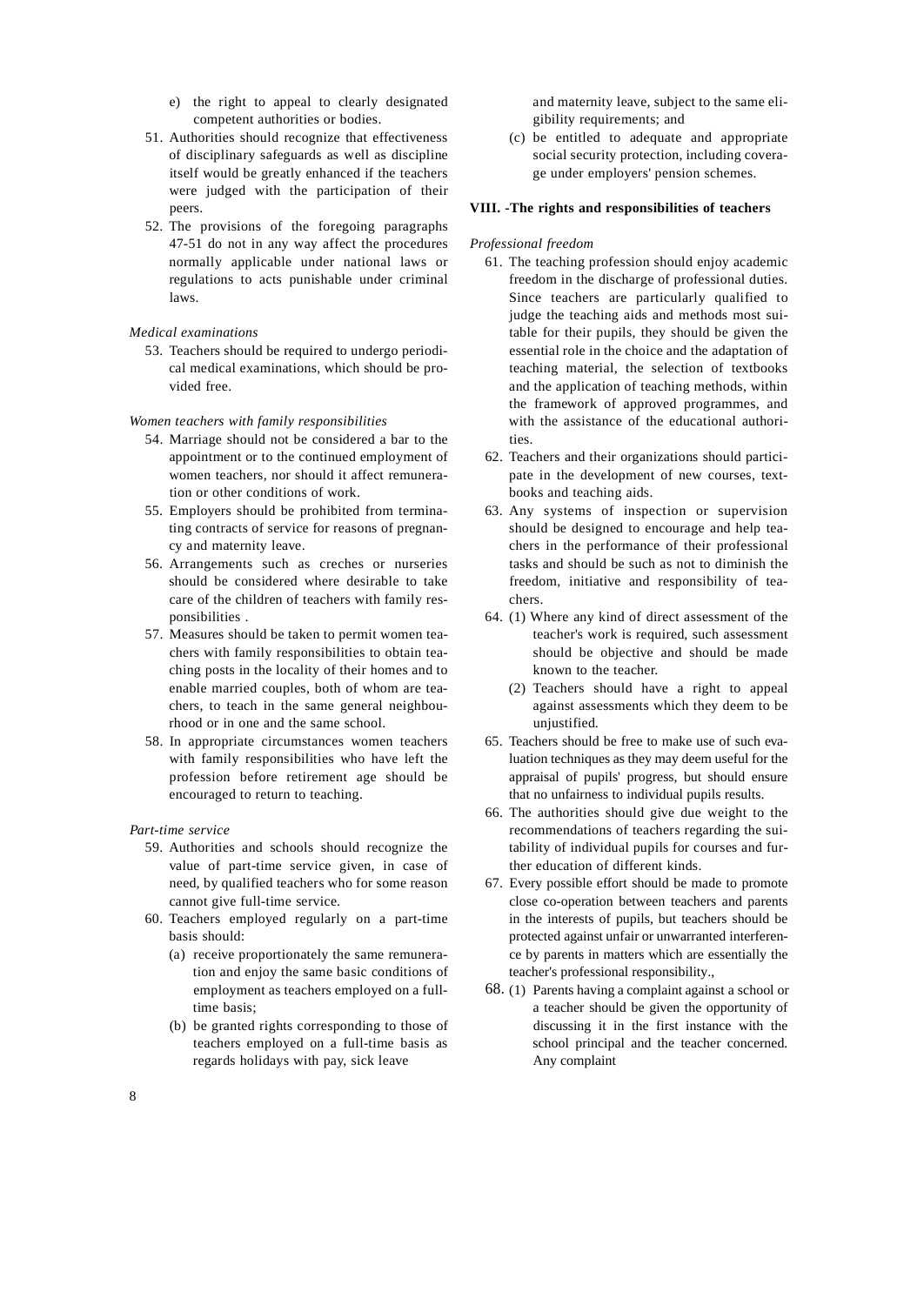<span id="page-8-0"></span>subsequently addressed to higher authority should be put in writing and a copy should be supplied to the teacher.

- $(2)$  Investigations of complaints should be so conducted that the teachers are given a fair opportunity to defend themselves and that no publicity is given to the proceedings.
- 69. While teachers should exercise the utmost care to avoid accidents to pupils, employers of teachers should safeguard them against the risk of having damages assessed against them in the event of injury to pupils occurring at school or in school activities away from the school premises or grounds.

# *Responsibilities of teachers*

- 70. Recognizing that the status of their profession depends to a considerable extent upon teachers themselves, all teachers should seek to achieve the highest possible standards in all their professional work.
- 71. Professional standards relating to teacher performance should be defined and maintained with the participation of the teachers' organizations.
- 72. Teachers and teachers' organizations should seek to co-operate fully with authorities in the interests of the pupils, of the education service and of society generally.
- 73. Codes of ethics or of conduct should be established by the teachers' organizations, since such codes greatly contribute to ensuring the prestige of the profession and the exercise of professional duties in accordance with agreed principles.
- 74. Teachers should be prepared to take their part in extra-curricular activities for the benefit of pupils and adults.

# $R$ *elations between teachers and the education* service as a whole

- 75. In order that teachers may discharge their responsibilities, authorities should establish and regularly use recognized means of consultation with teachers' organizations on such matters as educational policy, school organization, and new developments in the education service.
- 76. Authorities and teachers should recognize the importance of the participation of teachers, through their organizations and in other ways, in steps designed to improve the quality of the education service, in educational research, and in the development and dissemination of new improved methods.
- 77. Authorities should facilitate the establishment and the work of panels designed, within a school or within a broader framework, to promote the co-operation of teachers of the same subject and should take due account of the opinions and suggestions of such panels.
- 78. Administrative and other staff who are responsible for aspects of the education service should seek to establish good relations with teachers and this approach should be equally reciprocated.

# **Rights of teachers**

- 79. The participation of teachers in social and public life should be encouraged in the interests of the teacher's personal development, of the education service and of society as a whole.
- 80. Teachers should be free to exercise all civic rights generally enjoyed by citizens and should be eligible for public office.
- 81. Where the requirements of public office are such that the teacher has to relinquish his teaching duties, he should be retained in the profession for seniority and pension purposes and should be able to return to his previous post or to an equivalent post after his term of public office has expired.
- 82. Both salaries and working conditions for teachers should be determined through the process of negotiation between teachers' organizations and the employers of teachers.
- 83. Statutory or voluntary machinery should be established whereby the right of teachers to negotiate through their organizations with their employers, either public or private, is assured.
- 84. Appropriate joint machinery should be set up to deal with the settlement of disputes between the teachers and their employers arising out of terms and conditions of employment. If the means and procedures established for these purposes should be exhausted or if there should be a breakdown in negotiations between the parties, teachers' organizations should have the right to take such other steps as are normally open to other organizations in the defence of their legitimate interests.

# **IX.** Conditions for effective teaching and learning

85. Since the teacher is a valuable specialist his work should be so organized and assisted as to avoid waste of his time and energy.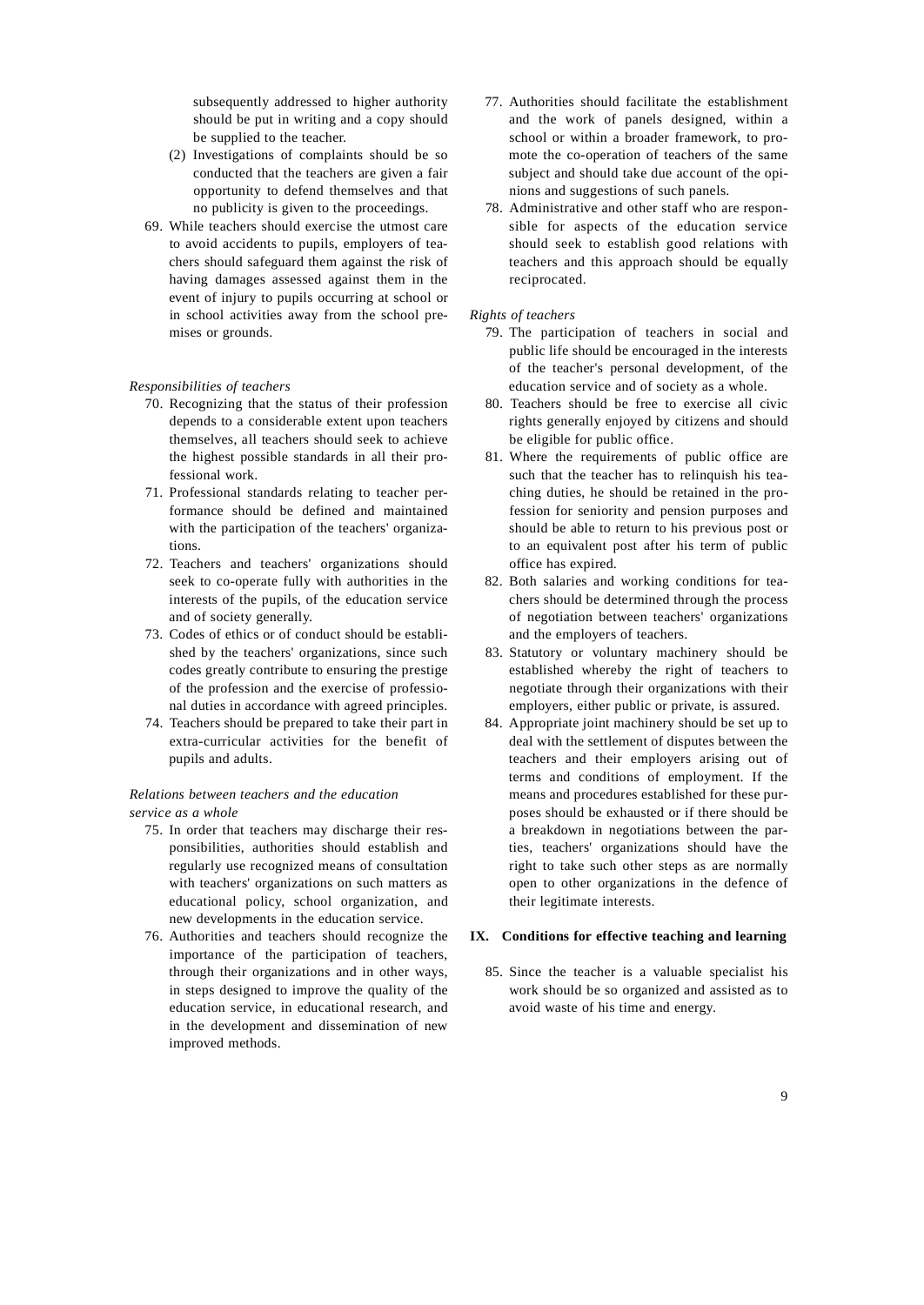# *Class size*

86. Class size should be such as to permit the teacher to give the pupils individual attention. From time to time provision may be made . for small group or even individual instruction for such purposes as remedial work, and on occasion for large group instruction employing audio-visual aids;

# *A n c i l l a ry staff*

87. With a view to enabling teachers to concentrate on their professional tasks, schools should be provided with ancillary staff to perform nonteaching duties.

#### *Te a ching aids*

- 88. (1) Authorities should provide teachers and pupils with modern aids to teaching. Such aids should not be regarded as a substitute for the teacher but as a means of improving the quality of teaching and extending to a larger number of pupils the benefits of education.
	- (2) Authorities should promote research into the use of such aids and encourage teachers to participate actively in such research.

#### *Hours of work*

- 89. The hours teachers are required to work per day and per week should be established in consultation with teachers' organizations.
- 90. In fixing hours of teaching account should be taken of all factors which are relevant to the teacher's work load, such as:
	- (a) the number of pupils with whom the teacher is required to work per day and per week;
	- (b) the necessity to provide time for adequate planning and preparation of lessons and for evaluation of work;
	- (c) the number of different lessons assigned to be taught each day;
	- $(d)$  the demands upon the time of the teacher imposed by participation in research, in cocurricular and extra-curricular activities, in supervisory duties and in counselling of pupils;
	- (e) the desirability of providing time in which teachers may report to and consult with parents regarding pupil progress.
- 91. Teachers should be provided time necessary for taking part in in-service training programmes.
- 92. Participation of teachers in extra-curricular activities should not constitute an excessive burden and should not interfere with the fulfilment of the main duties of the teacher.
- 93. Teachers assigned special educational responsibilities in addition to classroom instruction should have their normal hours of teaching reduced correspondingly.

*A n nual holidays with pay*

94. All teachers should enjoy a right to adequate annual vacation with full pay.

# *Study leave*

- 95. (1) Teachers should be granted study leave on full or partial pay at intervals.
	- (2) The period of study leave should be counted for seniority and pension purposes.
	- $(3)$  Teachers in areas which are remote from population centres and are recognized as such by the public authorities should be given study leave more frequently.

#### *Special leave*

- 96. Leave of absence granted within the framework of bilateral and multilateral cultural exchanges should be considered as service.
- 97. Teachers attached to technical assistance projects should be granted leave of absence and their seniority, eligibility for promotion and pension rights in the home country should be safeguarded. In addition special arrangements should be made to cover their extraordinary expenses.
- 98. Foreign guest teachers should similarly be given leave of absence by their home countries and have their seniority and pension rights safeguarded. (1) Teachers should be granted occasional
- leave of absence with full pay to enable them to participate in the activities of their organizations. 99.
	- (2) Teachers should have the right to take up office in their organizations; in such case their entitlements should be similar to those of teacher; holding public office.
- 100. Teachers should be granted leave of absence with full pay for adequate personal reasons under arrangements specified in advance of employment.

# Sick leave and maternity leave

101. (1) Teachers should be entitled to sick leave with pay.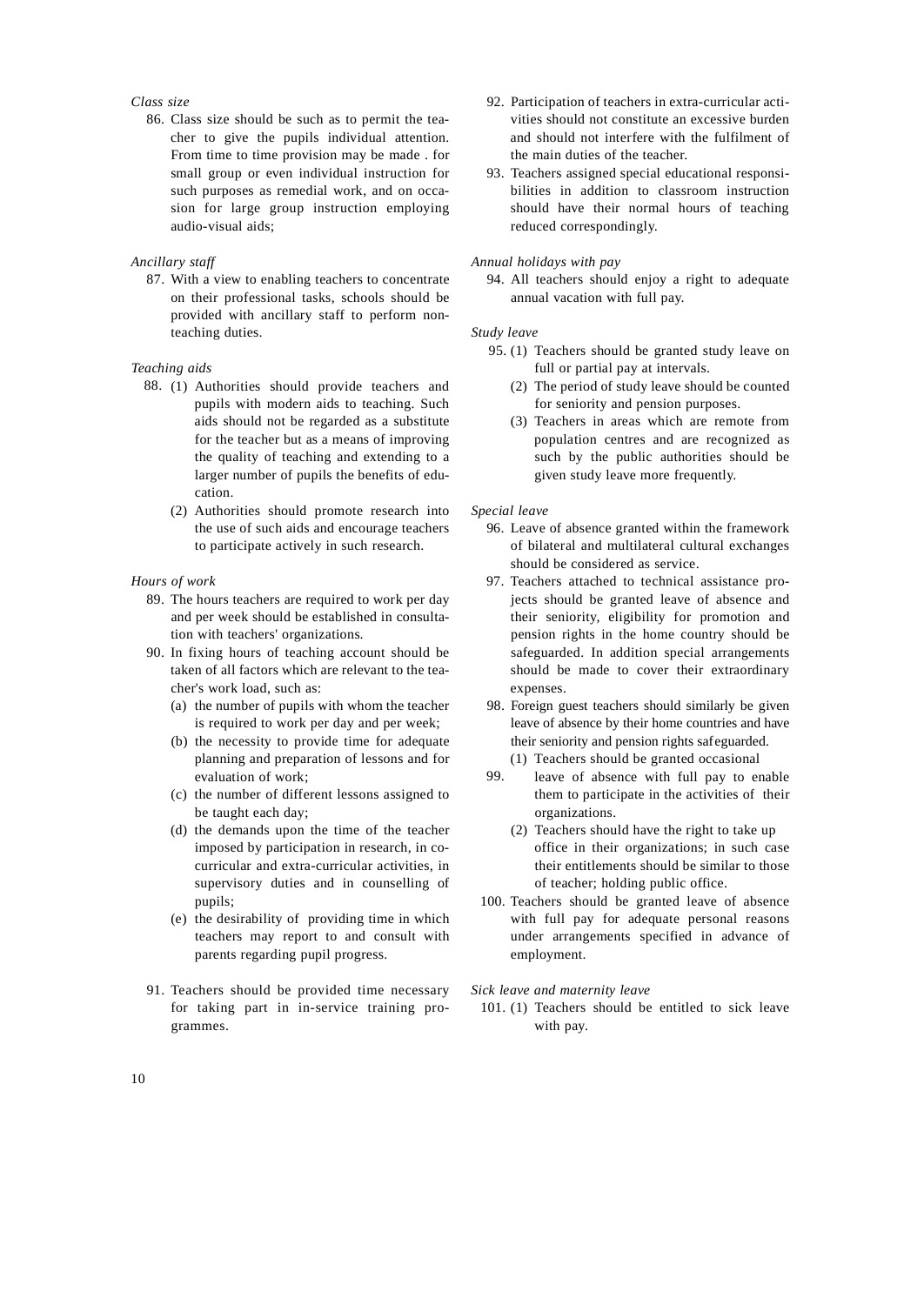- <span id="page-10-0"></span> $(2)$  In determining the period during which full or partial pay shall be payable, account should ;be taken of cases in which it is necessary for teachers to be isolated from pupils for long periods.
- 102. Effect should be given to the standards laid down by the International Labour Organisation in the field of maternity protection, and in particular the Maternity Protection Convention, , 1919, and the Maternity Protection Convention (Revised),  $1952$ , as well as to the standards referred to in paragraph 126 of this Recommendation.
- 103. Women teachers with children should be encouraged to remain in the service by such measures as enabling them, at their request, to take additional unpaid leave of up to one year after childbirth without loss of employment, all rights resulting from employment being fully safeguarded.

#### *Te a cher ex ch a n ge*

- 104. Authorities should recognize the value both to the education service and to teachers themselves of professional and cultural exchanges between countries and of travel abroad on the part of teachers; they should seek to extend such opportunities and take account of the experience acquired abroad by individual teachers.
- 105. Recruitment for such exchanges should be arranged without any discrimination, and the persons concerned should not be considered as representing any particular political view.
- 106. Teachers who travel in order to study and work abroad should be given adequate facilities to do so and proper safeguards of their posts and status.
- 107. Teachers should be encouraged to share teaching experience gained abroad with other members of the profession.

#### *S chool bu i l d i n g s*

- 108. School buildings should be safe and attractive in overall design and functional in layout; they should lend themselves to effective teaching, and to use for extra-curricular activities and, especially in rural areas, as a community centre; they should be constructed in accordance with established sanitary standards and with a view to durability, adaptability and easy, economic maintenance.
- 109. Authorities should ensure that school premises are properly maintained, so as not to

threaten in any way the health and safety of pupils and teachers.

110. In the planning of new schools representative teacher opinion should be consulted. In providing new or additional accommodation for an existing school the staff of the school concerned should be consulted.

*Special provisions for teachers in rural or remote areas*

- 111. (1) Decent housing, preferably free or at a subsidized rental, should be provided for teachers and their families in areas remote from population centres and recognized as such by the public authorities.
	- (2) In countries where teachers, in addition to their normal teaching duties, are expected to promote and stimulate community activities, development plans and programmes should include provision for appropriate accommodation for teachers.
- 112. (1) On appointment or transfer to schools in remote areas,teachers should be paid removal arid tr avel expenses for themselves and their families.
	- (2) Teachers in such areas should, where necessary, be given special travel facilities to enable them to maintain their professional standards.
	- (3) Teachers 8 transferred to remote areas should, as an inducement, be reimbursed their travel expenses from their place of work to their home town once a year when they go on leave.
- 113. Whenever teachers are exposed to particular hardships,they should be compensated by the payment of special hardship allowances which should be included in earnings taken into account for pension purposes.

# **X. Teachers' salaries**

- 114. Amongst the various factors which affect the status of teachers, particular importance should be attached to salary, seeing that in present world conditions other factors, such as the standing or regard accorded them and the level of appreciation of the importance of their function, are largely dependent, as m other comparable professions, on the economic position in which they are placed.
- 115. Teachers' salaries should:
	- (a) re flect the importance to society of the teaching function and hence the importance of teachers as well as the responsibilities of all kinds which fall upon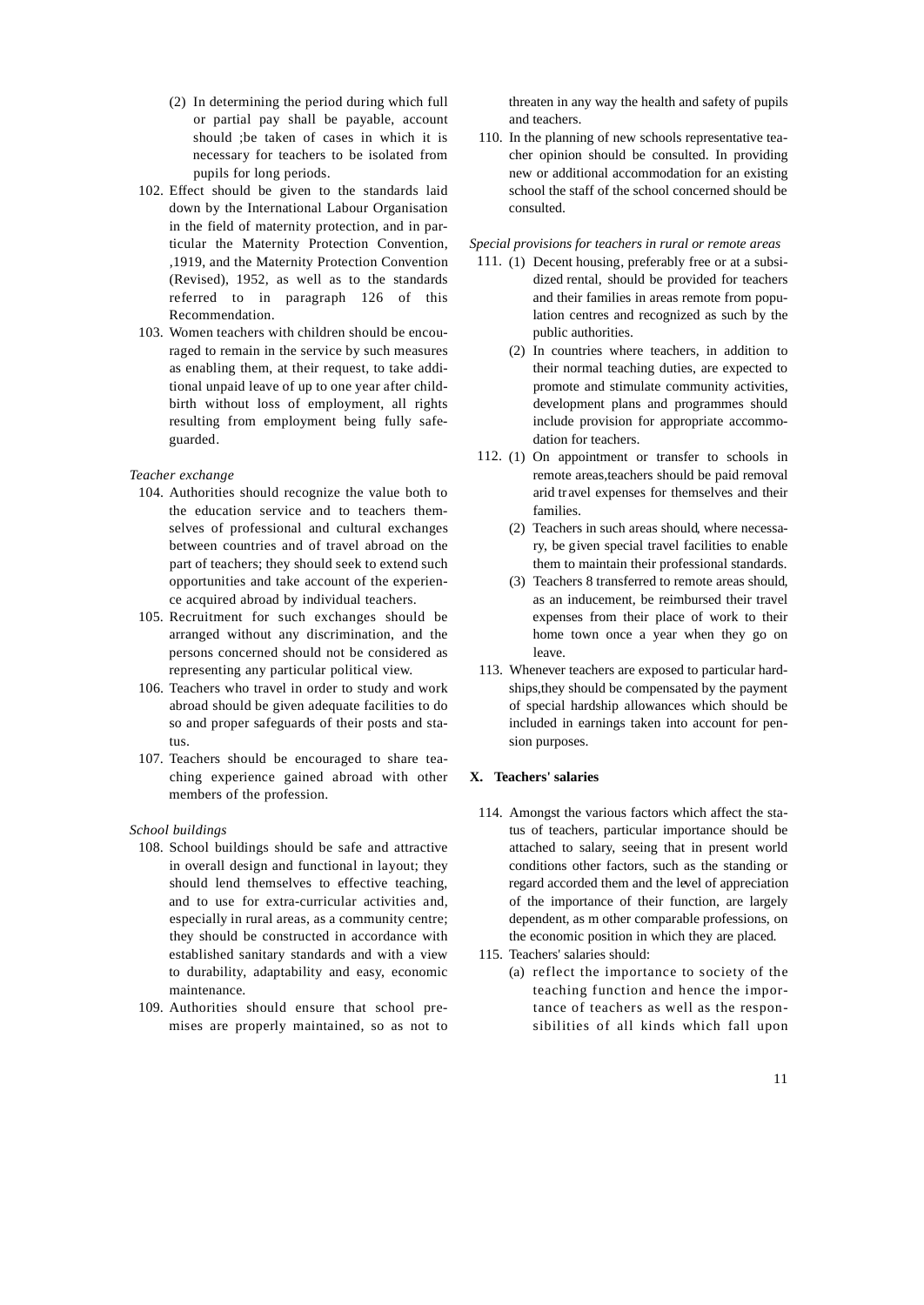them from the time of their entry into the service:

- (b) compare favourably with salaries paid in other occupations requiring similar or equivalent qualifications;
- (c) provide teachers with the means to ensure a reasonable standard of living for themselves and their families as well as to invest in further education or in the pursuit of cultural activities, thus enhancing their professional qualification;
- (d) take account of the fact that certain posts require higher qualifications and experience and carry greater responsibilities.
- 116. Teachers should be paid on the basis of salary scales established in agreement with the teachers' organizations. In no circumstances should qualified teachers during a probationary period or if employed on a temporary basis be paid on a lower salary scale than that laid down for established teachers.
- 117. The salary structure should be planned so as not to give rise to injustices or anomalies tending to lead to friction between different groups of teachers.
- 118. Where a maximum number of class contact hours is laid down, a teacher whose regular s chedule exceeds the normal maximum should receive additional remuneration on an approved scale.
- 119. Salary differentials should be based on objective criteria such as levels of qualification, years of experience or degrees of responsibility but the relationship between the lowest and the highest salary should be of a reasonable order.
- 120. In establishing the placement on a basic salary scale of a teacher of vocational or technical subjects who may have no academic degree, allowance should be made for the value of his practical training and experience.
- 121. Teachers' salaries should be calculated on an annual basis.
- 122. (1) Advancement within the grade through salary increments granted at regular, preferably annual, intervals should be provided.
	- (2) The progression from the minimum to the maximum of the basic salary scale should not extend over a period longer than ten to fifteen years.
	- (3) Teachers should be granted salary increments for service performed during periods of probationary or temporary | appointment.
- 123. (1) Salary scales for teachers should be

reviewed periodically to take into account such factors as a rise in the cost of living, increased productivity leading to higher standards of living in the country or a general upward movement in wage or salary levels.

- $(2)$  Where a system of salary adjustments automatically following a cost-of-living index has been adopted, the choice of index should be determined with the participation of the teachers' organizations and any costof-living allowance granted should be regarded as an integral part of earnings taken into account for pension purposes.
- 124. No merit rating system for purposes of salary determination should be introduced or applied without prior consultation with and acceptance by the teachers' organizations concerned.

# **XI.** Social security

# *General provisions*

- 125. All teachers, regardless of the type of school in which they serve, should enjoy the same or similar social security protection. Protection should be extended to periods of probation and of training for those who are regularly employed as teachers.
- 126. (1) Teachers should be protected by social security measures in respect of all the contingencies included in the International Labour Organisation Social Security (Minimum Standards) Convention, 1952, namely by medical care, sickness benefit, unemployment benefit, old-age benefit, employment injury benefit, family benefit, maternity benefit, invalidity benefit and survivors' benefit.
	- $(2)$  The standards of social security provided for teachers should be at least as favourable as those set out in the relevant instruments of the International Labour Organisation and in particular the Social Security (Minimum Standards) Convention, 1952.
	- $(3)$  Social security benefits for teachers should be granted as a matter of right.
- 127. The social security protection of teachers should take account of their particular conditions of employment, as indicated in paragraphs 1 28 - 140.

# *Medical care*

128. In regions where there is a scarcity of medical facilities teachers should be paid travelling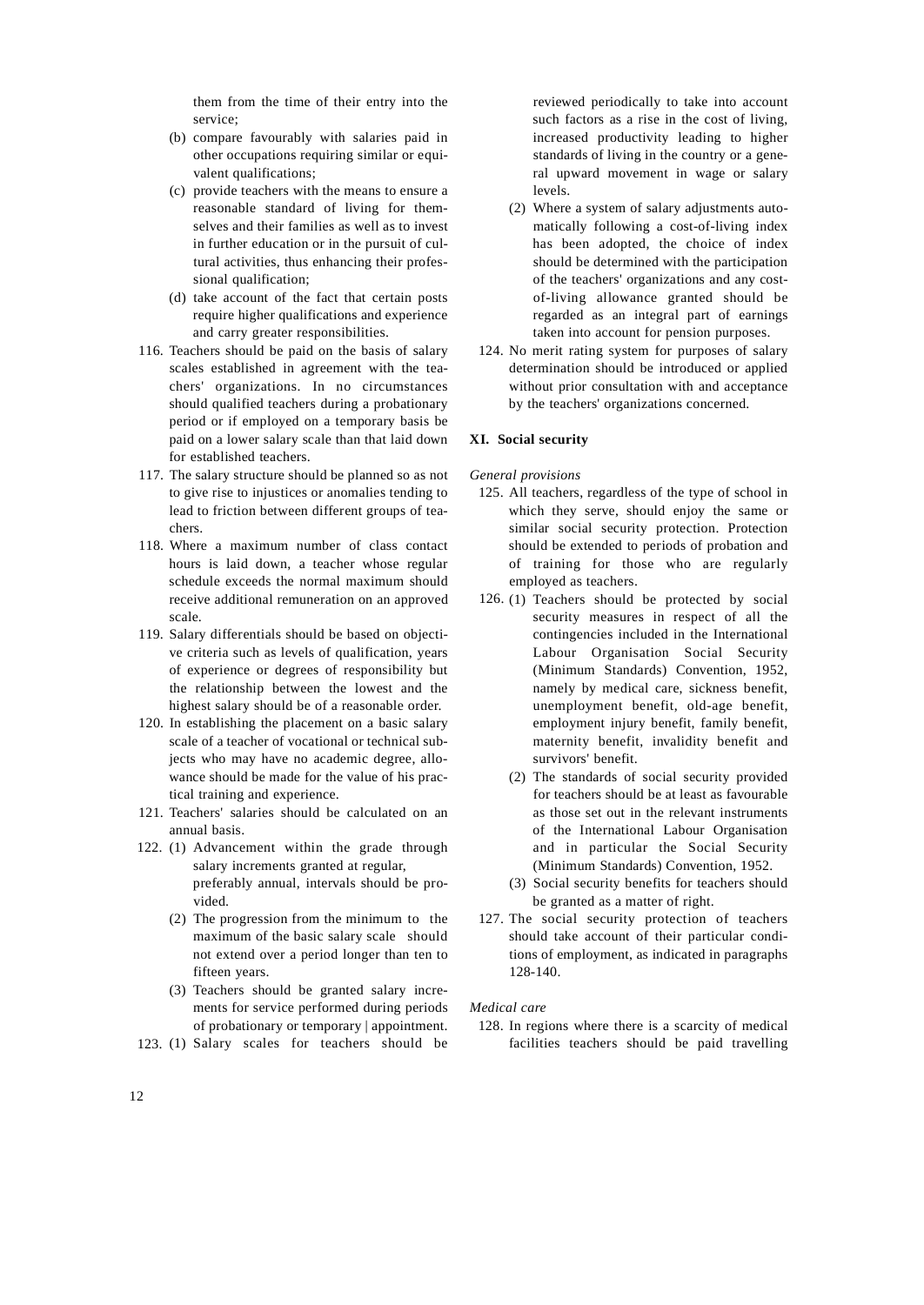expenses necessary to obtain appropriate medical care.

# $Sickness$  benefit

- 129. (1) Sickness benefit should be granted throughout any period of incapacity for work involving suspension of earnings.
	- $(2)$  It should be paid from the first day in each case of suspension of earnings.
	- $(3)$  Where the duration of sickness benefit is limited to a specified period, provisions should be made for extensions in cases in which it is necessary for teachers to be isolated from pupils.

# *E m p l oyment injury benefi t*

- 130. Teachers should be protected against the consequences of injuries suffered not only during teaching at school but also when engaged in school activities away from the school premises or grounds.
- 131. Certain infectious diseases prevalent among children should be regarded as occupational diseases when contracted by teachers who have been exposed to them by virtue of their contact with pupils.

# *O l d - age benefi t*

- 132. Pension credits earned by a teacher under any education authority within a country should be portable should the teacher transfer to employment under any other authority within that country.
- 133. Taking account of national regulations, teachers who, in case of a duly recognized teacher shortage, continue in service after qualifying for a pension should either receive credit in the calculation of the pension for the additional years of service or be able to gain a supplementary pension through an appropriate agency.
- 134. Old-age benefit should be so related to final earnings that the teacher may continue to maintain an adequate living standard.

# *I nvalidity benefi t*

- 135. Invalidity benefit should be payable to teachers who are forced to discontinue teaching because of physical or mental disability. Provision should be made for the granting of pensions where the contingency is not covered by extended sickness benefit or other means.
- 136. Where disability is only partial in that the

teacher is able to teach part time, partial invalidity benefit should be payable.

- 137. (1) Invalidity benefit should be so related to final earnings that the teacher may continue to maintain an adequate living standard.
	- (2) Provision should be made for medical care and allied benefits with a view to restoring or, where this is not possible, improving the health of disabled teachers, as well as for rehabilitation services designed to prepare disabled teachers, wherever possible, for the resumption of their previous activity.

#### *S u rv ivo rs' benefi t*

138. The conditions of eligibility for survivors' benefit and the amount of such benefit should be such as to enable survivors to maintain an adequate standard of living and as to secure the welfare and education of surviving dependent children.

# *Means of providing social security for teachers*

- 139. (1) The social security protection of teachers should be assured as far as possible through a general scheme applicable to employed persons in the public sector or in the private sector as appropriate.
	- (2) Where no general scheme is in existence for one or more of the contingencies to be covered, special schemes, statutory or nonstatutory, should be established.
	- $(3)$  Where the level of benefits under a general scheme is below that provided for in this Recommendation, it should be brought up to the recommended standard by means of supplementary schemes.
- 140. Consideration should be given to the possibility of associating representatives of teachers' organizations with the administration of special and supplementary schemes, including the investment of their funds.

# **XII.** The teacher shortage

- 141.  $(1)$  It should be a guiding principle that any severe supply problem should be dealt with by measures which are recognized as exceptional, which do not detract from or endanger in any way professional standards already established or to be established and which minimize educational loss to pupils.
	- $(2)$  Recognizing that certain expedients designed to deal with the shortage of teachers, such as overlarge classes and the